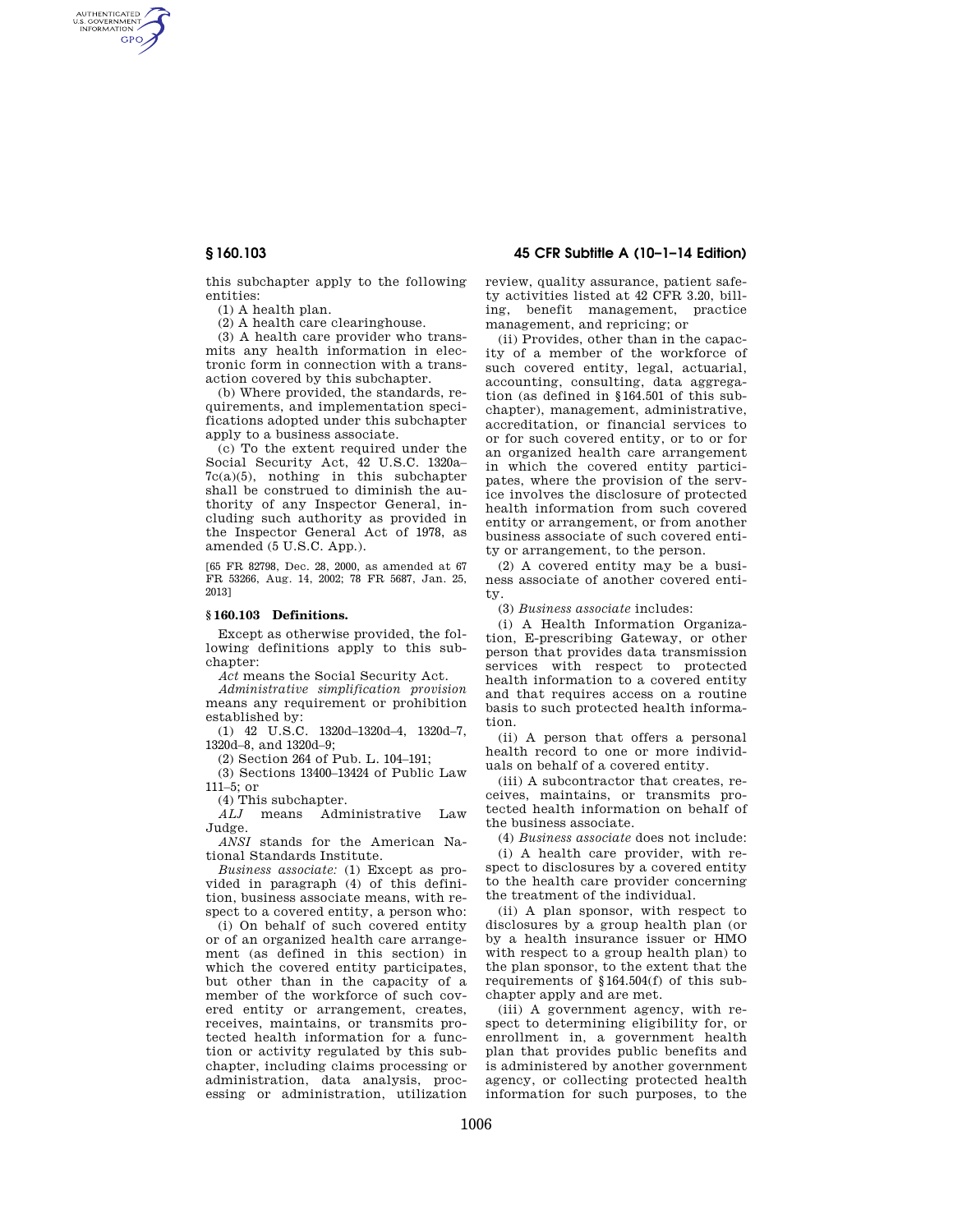# **Department of Health and Human Services § 160.103**

extent such activities are authorized by law.

(iv) A covered entity participating in an organized health care arrangement that performs a function or activity as described by paragraph  $(1)(i)$  of this definition for or on behalf of such organized health care arrangement, or that provides a service as described in paragraph (1)(ii) of this definition to or for such organized health care arrangement by virtue of such activities or services.

*Civil money penalty* or *penalty* means the amount determined under §160.404 of this part and includes the plural of these terms.

*CMS* stands for Centers for Medicare & Medicaid Services within the Department of Health and Human Services.

*Compliance date* means the date by which a covered entity or business associate must comply with a standard, implementation specification, requirement, or modification adopted under this subchapter.

*Covered entity* means:

(1) A health plan.

(2) A health care clearinghouse.

(3) A health care provider who transmits any health information in electronic form in connection with a transaction covered by this subchapter.

*Disclosure* means the release, transfer, provision of access to, or divulging in any manner of information outside the entity holding the information.

*EIN* stands for the employer identification number assigned by the Internal Revenue Service, U.S. Department of the Treasury. The EIN is the taxpayer identifying number of an individual or other entity (whether or not an employer) assigned under one of the following:

(1) 26 U.S.C. 6011(b), which is the portion of the Internal Revenue Code dealing with identifying the taxpayer in tax returns and statements, or corresponding provisions of prior law.

(2) 26 U.S.C. 6109, which is the portion of the Internal Revenue Code dealing with identifying numbers in tax returns, statements, and other required documents.

*Electronic media* means:

(1) Electronic storage material on which data is or may be recorded electronically, including, for example, devices in computers (hard drives) and any removable/transportable digital memory medium, such as magnetic tape or disk, optical disk, or digital memory card;

(2) Transmission media used to exchange information already in electronic storage media. Transmission media include, for example, the Internet, extranet or intranet, leased lines, dial-up lines, private networks, and the physical movement of removable/transportable electronic storage media. Certain transmissions, including of paper, via facsimile, and of voice, via telephone, are not considered to be transmissions via electronic media if the information being exchanged did not exist in electronic form immediately before the transmission.

*Electronic protected health information*  means information that comes within paragraphs  $(1)(i)$  or  $(1)(ii)$  of the definition of *protected health information* as specified in this section.

*Employer* is defined as it is in 26 U.S.C. 3401(d).

*Family member* means, with respect to an individual:

(1) A dependent (as such term is defined in 45 CFR 144.103), of the individual; or

(2) Any other person who is a first-degree, second-degree, third-degree, or fourth-degree relative of the individual or of a dependent of the individual. Relatives by affinity (such as by marriage or adoption) are treated the same as relatives by consanguinity (that is, relatives who share a common biological ancestor). In determining the degree of the relationship, relatives by less than full consanguinity (such as half-siblings, who share only one parent) are treated the same as relatives by full consanguinity (such as siblings who share both parents).

(i) First-degree relatives include parents, spouses, siblings, and children.

(ii) Second-degree relatives include grandparents, grandchildren, aunts, uncles, nephews, and nieces.

(iii) Third-degree relatives include great-grandparents, great-grandchildren, great aunts, great uncles, and first cousins.

(iv) Fourth-degree relatives include great-great grandparents, great-great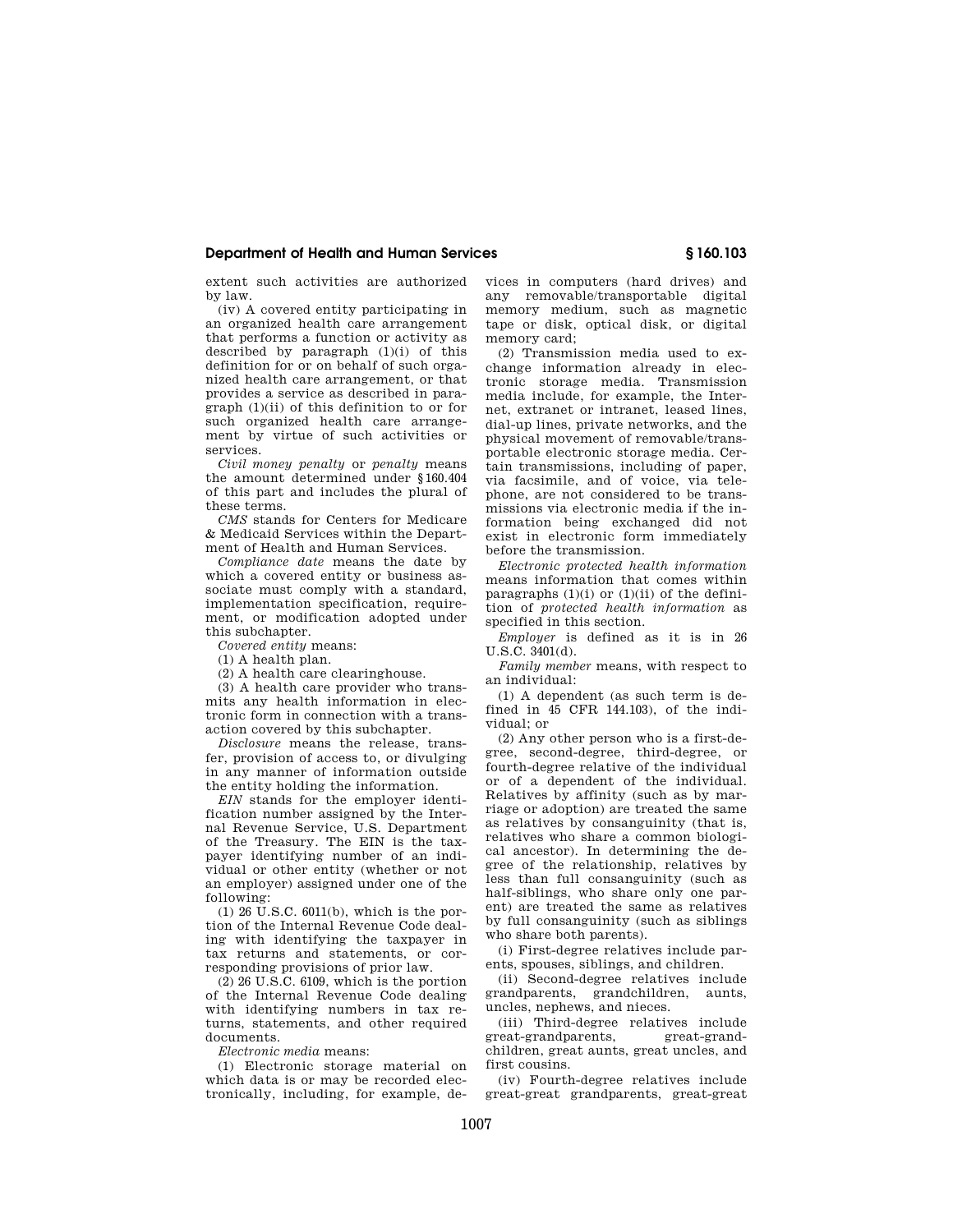**§ 160.103 45 CFR Subtitle A (10–1–14 Edition)** 

grandchildren, and children of first cousins.

*Genetic information* means:

(1) Subject to paragraphs (2) and (3) of this definition, with respect to an individual, information about:

(i) The individual's genetic tests;

(ii) The genetic tests of family members of the individual;

(iii) The manifestation of a disease or disorder in family members of such individual; or

(iv) Any request for, or receipt of, genetic services, or participation in clinical research which includes genetic services, by the individual or any family member of the individual.

(2) Any reference in this subchapter to genetic information concerning an individual or family member of an individual shall include the genetic information of:

(i) A fetus carried by the individual or family member who is a pregnant woman; and

(ii) Any embryo legally held by an individual or family member utilizing an assisted reproductive technology.

(3) Genetic information excludes information about the sex or age of any individual.

*Genetic services* means:

(1) A genetic test;

(2) Genetic counseling (including obtaining, interpreting, or assessing genetic information); or

(3) Genetic education.

*Genetic test* means an analysis of human DNA, RNA, chromosomes, proteins, or metabolites, if the analysis detects genotypes, mutations, or chromosomal changes. Genetic test does not include an analysis of proteins or metabolites that is directly related to a manifested disease, disorder, or pathological condition.

*Group health plan* (also see definition of *health plan* in this section) means an employee welfare benefit plan (as defined in section 3(1) of the Employee Retirement Income and Security Act of 1974 (ERISA), 29 U.S.C. 1002(1)), including insured and self-insured plans, to the extent that the plan provides medical care (as defined in section  $2791(a)(2)$  of the Public Health Service Act (PHS Act), 42 U.S.C. 300gg–91(a)(2)), including items and services paid for as medical care, to employees or their dependents directly or through insurance, reimbursement, or otherwise, that:

(1) Has 50 or more participants (as defined in section 3(7) of ERISA, 29 U.S.C.  $1002(7)$ ); or

(2) Is administered by an entity other than the employer that established and maintains the plan.

*HHS* stands for the Department of Health and Human Services.

*Health care* means care, services, or supplies related to the health of an individual. *Health care* includes, but is not limited to, the following:

(1) Preventive, diagnostic, therapeutic, rehabilitative, maintenance, or palliative care, and counseling, service, assessment, or procedure with respect to the physical or mental condition, or functional status, of an individual or that affects the structure or function of the body; and

(2) Sale or dispensing of a drug, device, equipment, or other item in accordance with a prescription.

*Health care clearinghouse* means a public or private entity, including a billing service, repricing company, community health management information system or community health information system, and ''value-added'' networks and switches, that does either of the following functions:

(1) Processes or facilitates the processing of health information received from another entity in a nonstandard format or containing nonstandard data content into standard data elements or a standard transaction.

(2) Receives a standard transaction from another entity and processes or facilitates the processing of health information into nonstandard format or nonstandard data content for the receiving entity.

*Health care provider* means a provider of services (as defined in section 1861(u) of the Act,  $42$  U.S.C.  $1395x(u)$ , a provider of medical or health services (as defined in section 1861(s) of the Act, 42 U.S.C. 1395x(s)), and any other person or organization who furnishes, bills, or is paid for health care in the normal course of business.

*Health information* means any information, including genetic information, whether oral or recorded in any form or medium, that: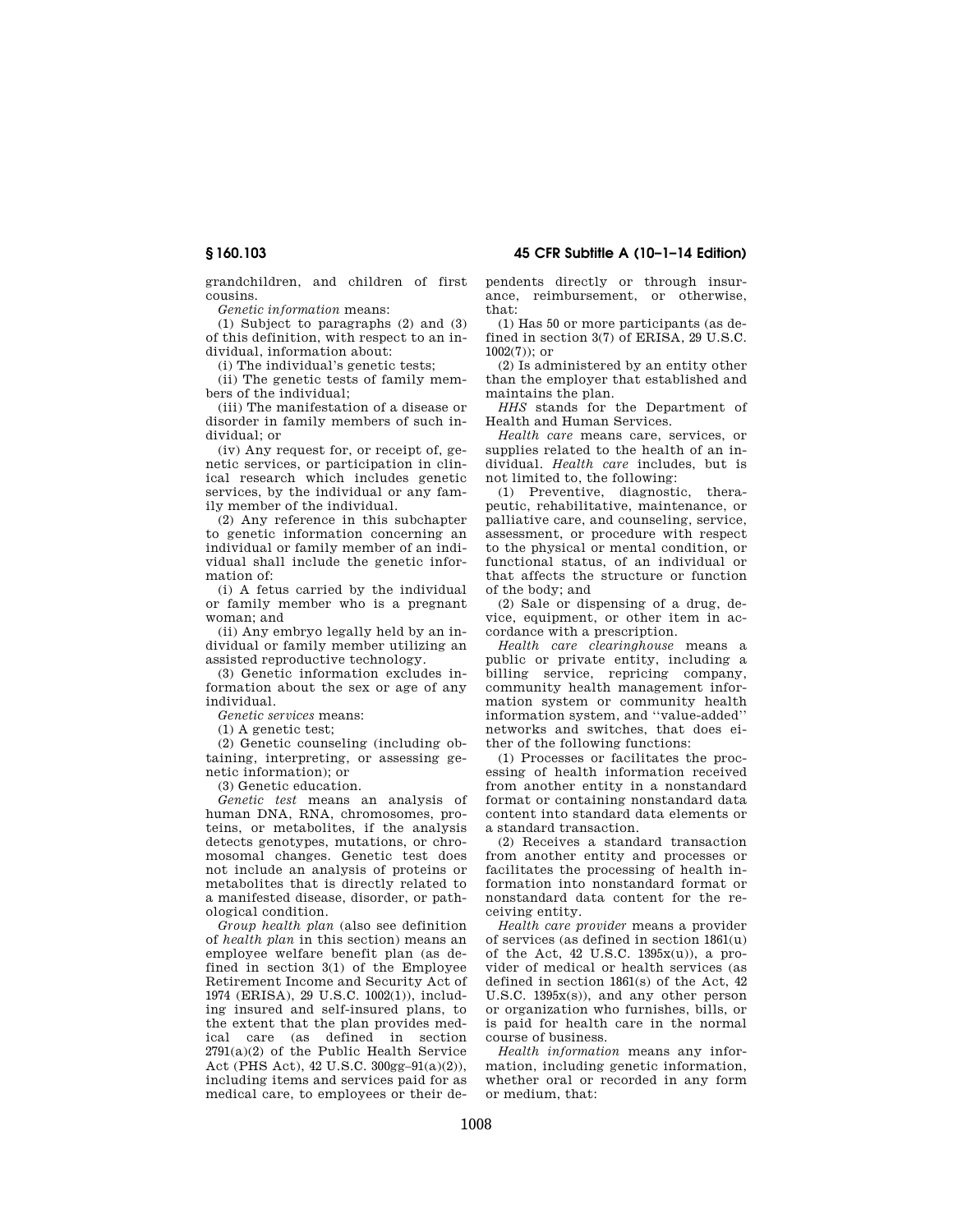# **Department of Health and Human Services § 160.103**

(1) Is created or received by a health care provider, health plan, public health authority, employer, life insurer, school or university, or health care clearinghouse; and

(2) Relates to the past, present, or future physical or mental health or condition of an individual; the provision of health care to an individual; or the past, present, or future payment for the provision of health care to an individual.

*Health insurance issuer* (as defined in section 2791(b)(2) of the PHS Act, 42 U.S.C.  $300$ gg- $91(b)(2)$  and used in the definition of *health plan* in this section) means an insurance company, insurance service, or insurance organization (including an HMO) that is licensed to engage in the business of insurance in a State and is subject to State law that regulates insurance. Such term does not include a group health plan.

*Health maintenance organization*   $(HMO)$  (as defined in section  $2791(b)(3)$ of the PHS Act, 42 U.S.C. 300gg–91(b)(3) and used in the definition of *health plan*  in this section) means a federally qualified HMO, an organization recognized as an HMO under State law, or a similar organization regulated for solvency under State law in the same manner and to the same extent as such an HMO.

*Health plan* means an individual or group plan that provides, or pays the cost of, medical care (as defined in section  $2791(a)(2)$  of the PHS Act,  $42 \text{ U.S.C.}$ 300gg–91(a)(2)).

(1) *Health plan* includes the following, singly or in combination:

(i) A group health plan, as defined in this section.

(ii) A health insurance issuer, as defined in this section.

(iii) An HMO, as defined in this section.

(iv) Part A or Part B of the Medicare program under title XVIII of the Act.

(v) The Medicaid program under title XIX of the Act, 42 U.S.C. 1396, *et seq.* 

(vi) The Voluntary Prescription Drug Benefit Program under Part D of title XVIII of the Act, 42 U.S.C. 1395w–101 through 1395w–152.

(vii) An issuer of a Medicare supplemental policy (as defined in section  $1882(g)(1)$  of the Act, 42 U.S.C.  $1395ss(g)(1)$ ).

(viii) An issuer of a long-term care policy, excluding a nursing home fixed indemnity policy.

(ix) An employee welfare benefit plan or any other arrangement that is established or maintained for the purpose of offering or providing health benefits to the employees of two or more employers.

 $(x)$  The health care program for uniformed services under title 10 of the United States Code.

(xi) The veterans health care program under 38 U.S.C. chapter 17.

(xii) The Indian Health Service program under the Indian Health Care Improvement Act, 25 U.S.C. 1601, *et seq.* 

(xiii) The Federal Employees Health Benefits Program under 5 U.S.C. 8902, *et seq.* 

(xiv) An approved State child health plan under title XXI of the Act, providing benefits for child health assistance that meet the requirements of section 2103 of the Act, 42 U.S.C. 1397, *et seq.* 

(xv) The Medicare Advantage program under Part C of title XVIII of the Act, 42 U.S.C. 1395w–21 through 1395w– 28.

(xvi) A high risk pool that is a mechanism established under State law to provide health insurance coverage or comparable coverage to eligible individuals.

(xvii) Any other individual or group plan, or combination of individual or group plans, that provides or pays for the cost of medical care (as defined in section  $2791(a)(2)$  of the PHS Act, 42  $U.S.C. 300gg-91(a)(2)$ .

(2) *Health plan* excludes:

(i) Any policy, plan, or program to the extent that it provides, or pays for the cost of, excepted benefits that are listed in section 2791(c)(1) of the PHS Act, 42 U.S.C. 300gg–91(c)(1); and

(ii) A government-funded program (other than one listed in paragraph  $(1)(i)$ – $(xvi)$  of this definition):

(A) Whose principal purpose is other than providing, or paying the cost of, health care; or

(B) Whose principal activity is:

(1) The direct provision of health care to persons; or

(2) The making of grants to fund the direct provision of health care to persons.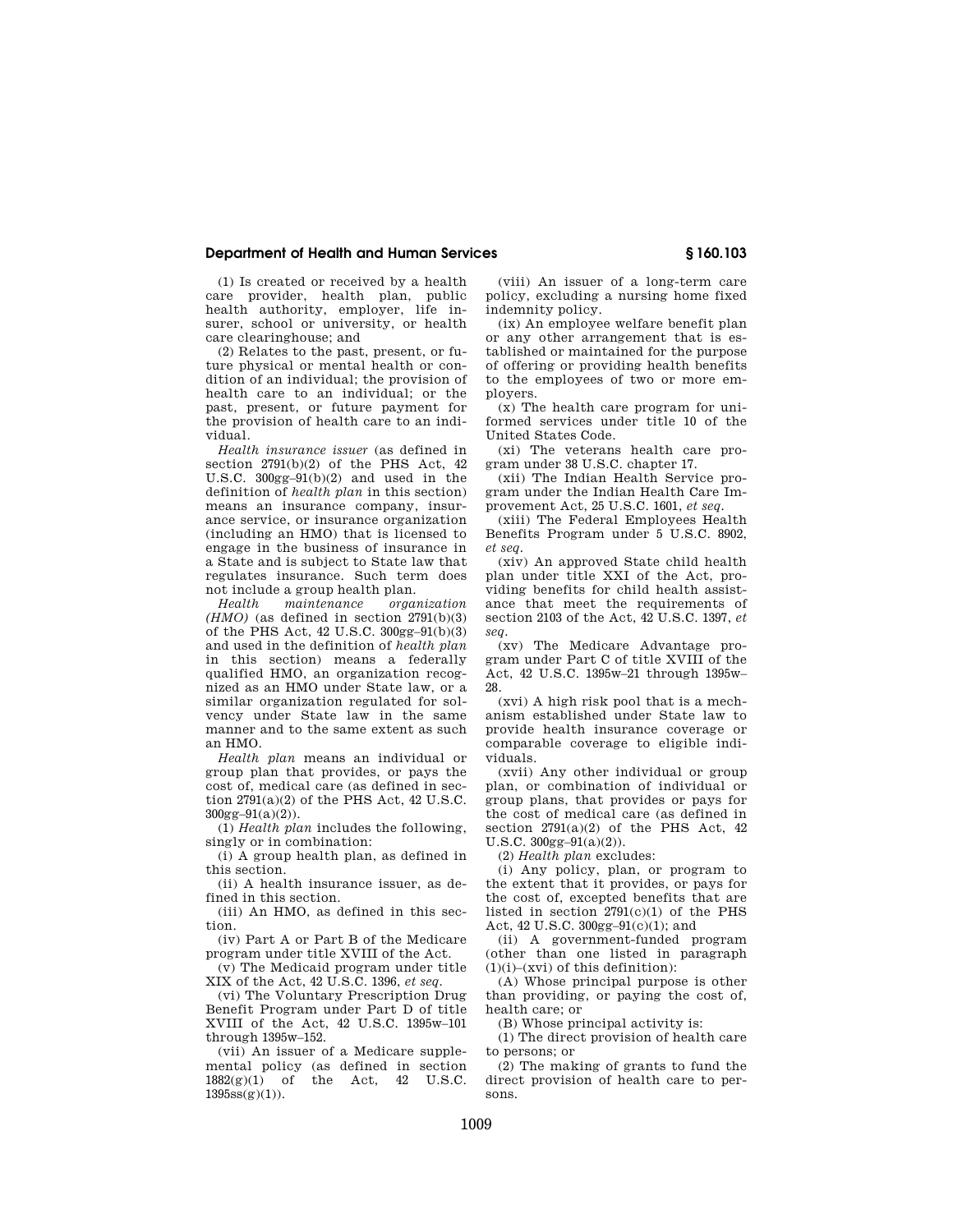*Implementation specification* means specific requirements or instructions for implementing a standard.

*Individual* means the person who is the subject of protected health information.

*Individually identifiable health information* is information that is a subset of health information, including demographic information collected from an individual, and:

(1) Is created or received by a health care provider, health plan, employer, or health care clearinghouse; and

(2) Relates to the past, present, or future physical or mental health or condition of an individual; the provision of health care to an individual; or the past, present, or future payment for the provision of health care to an individual; and

(i) That identifies the individual; or

(ii) With respect to which there is a reasonable basis to believe the information can be used to identify the individual.

*Manifestation* or *manifested* means, with respect to a disease, disorder, or pathological condition, that an individual has been or could reasonably be diagnosed with the disease, disorder, or pathological condition by a health care professional with appropriate training and expertise in the field of medicine involved. For purposes of this subchapter, a disease, disorder, or pathological condition is not manifested if the diagnosis is based principally on genetic information.

*Modify* or *modification* refers to a change adopted by the Secretary, through regulation, to a standard or an implementation specification.

*Organized health care arrangement*  means:

(1) A clinically integrated care setting in which individuals typically receive health care from more than one health care provider;

(2) An organized system of health care in which more than one covered entity participates and in which the participating covered entities:

(i) Hold themselves out to the public as participating in a joint arrangement; and

(ii) Participate in joint activities that include at least one of the following:

**§ 160.103 45 CFR Subtitle A (10–1–14 Edition)** 

(A) Utilization review, in which health care decisions by participating covered entities are reviewed by other participating covered entities or by a third party on their behalf;

(B) Quality assessment and improvement activities, in which treatment provided by participating covered entities is assessed by other participating covered entities or by a third party on their behalf; or

(C) Payment activities, if the financial risk for delivering health care is shared, in part or in whole, by participating covered entities through the joint arrangement and if protected health information created or received by a covered entity is reviewed by other participating covered entities or by a third party on their behalf for the purpose of administering the sharing of financial risk.

(3) A group health plan and a health insurance issuer or HMO with respect to such group health plan, but only with respect to protected health information created or received by such health insurance issuer or HMO that relates to individuals who are or who have been participants or beneficiaries in such group health plan;

(4) A group health plan and one or more other group health plans each of which are maintained by the same plan sponsor; or

(5) The group health plans described in paragraph (4) of this definition and health insurance issuers or HMOs with respect to such group health plans, but only with respect to protected health information created or received by such health insurance issuers or HMOs that relates to individuals who are or have been participants or beneficiaries in any of such group health plans.

*Person* means a natural person, trust or estate, partnership, corporation, professional association or corporation, or other entity, public or private.

*Protected health information* means individually identifiable health information:

(1) Except as provided in paragraph (2) of this definition, that is:

(i) Transmitted by electronic media;

(ii) Maintained in electronic media; or

(iii) Transmitted or maintained in any other form or medium.